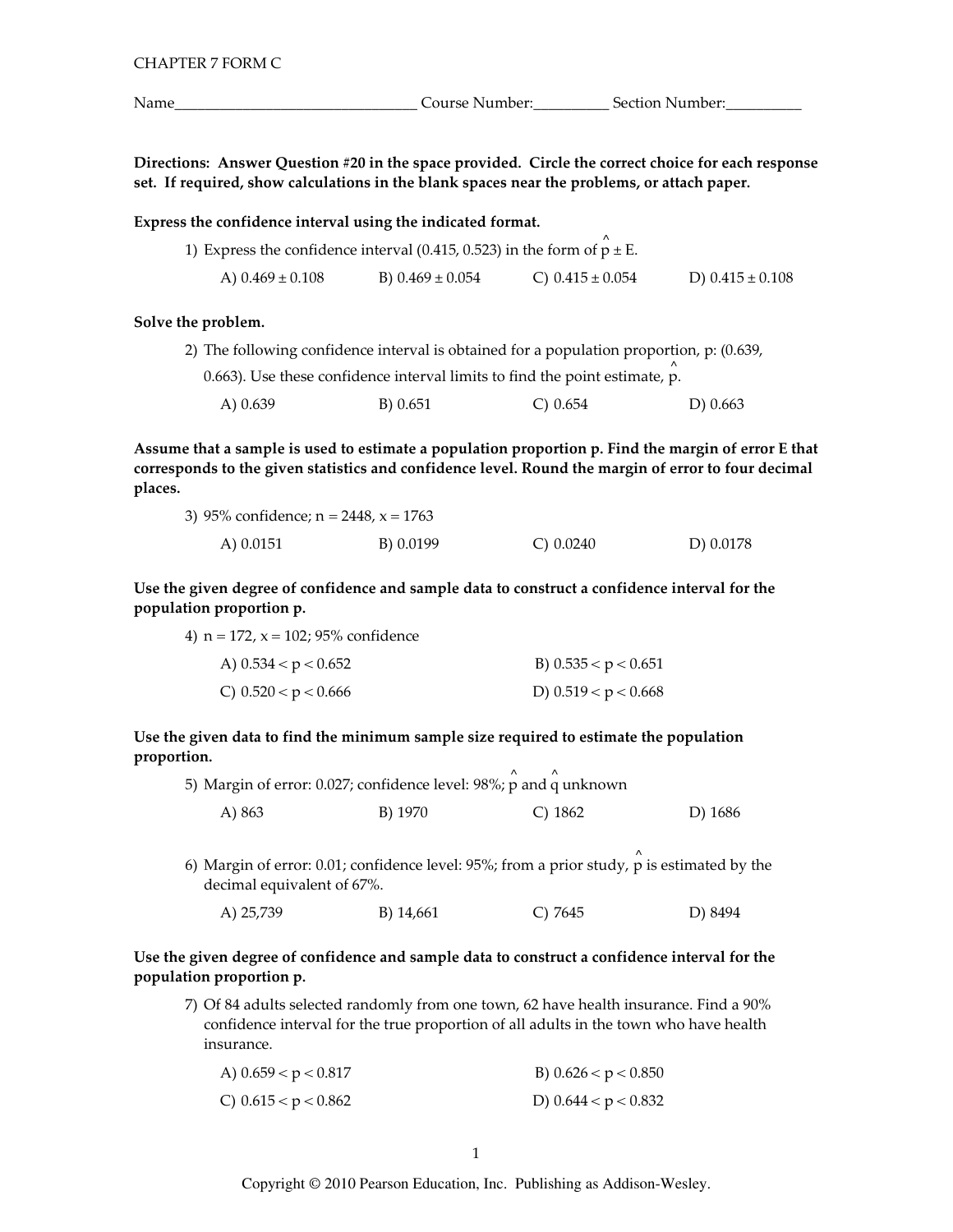#### Find the indicated critical z value.

- 8) Find the critical value  $z_{\alpha/2}$  that corresponds to a 99% confidence level.
	- A) 2.575 B) 1.96  $C) 2.33$ D) 1.645

Determine whether the given conditions justify using the margin of error  $E = z_{\alpha/2} \sigma/\sqrt{n}$  when finding a confidence interval estimate of the population mean  $\mu$ .

9) The sample size is  $n = 249$  and  $\sigma = 17$ . A) Yes B) No

Use the confidence level and sample data to find the margin of error E. Round your answer to the same number of decimal places as the sample mean unless otherwise noted.

- 10) The duration of telephone calls directed by a local telephone company:  $\sigma$  = 4.2 minutes,  $n = 500$ , 97% confidence. Round your answer to the nearest thousandth.
	- A) 0.009 min B) 0.018 min  $C) 0.408$  min D) 0.087 min

Use the confidence level and sample data to find a confidence interval for estimating the population µ. Round your answer to the same number of decimal places as the sample mean.

11) A group of 68 randomly selected students have a mean score of 27.3 with a standard deviation of 2.1 on a placement test. What is the 90% confidence interval for the mean score,  $\mu$ , of all students taking the test?

| A) $26.9 < \mu < 27.7$ | B) $26.6 < \mu < 28.0$ |
|------------------------|------------------------|
| C) $26.7 < \mu < 27.9$ | D) $26.8 < \mu < 27.8$ |

# Use the given information to find the minimum sample size required to estimate an unknown population mean µ.

12) How many commuters must be randomly selected to estimate the mean driving time of Chicago commuters? We want 98% confidence that the sample mean is within 2 minutes of the population mean, and the population standard deviation is known to be 10 minutes.

A) 68 B) 136  $C)$  166 D) 97

Do one of the following, as appropriate: (a) Find the critical value  $z_{\alpha/2}$ , (b) find the critical value  $t_{\alpha/2}$ , (c) state that neither the normal nor the t distribution applies.

- 13) 91%;  $n = 45$ ;  $\sigma$  is known; population appears to be very skewed.
	- A)  $z_{\alpha/2} = 1.75$  B)  $t_{\alpha/2} = 1.645$  C)  $z_{\alpha/2} = 1.70$  D)  $t_{\alpha/2} = 1.34$

Assume that a sample is used to estimate a population mean  $\mu$ . Use the given confidence level and sample data to find the margin of error. Assume that the sample is a simple random sample and the population has a normal distribution. Round your answer to one more decimal place than the sample standard deviation.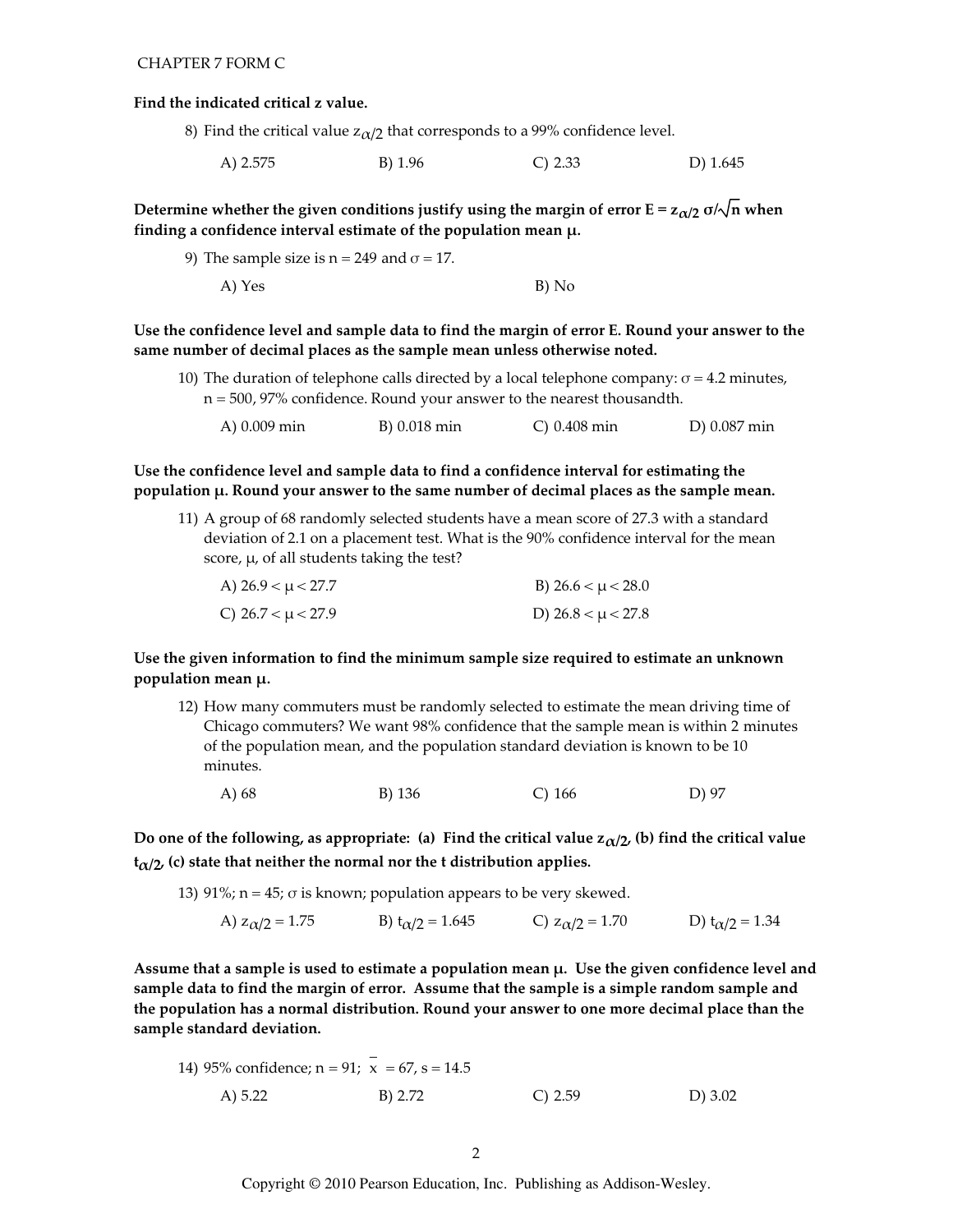# Use the given degree of confidence and sample data to construct a confidence interval for the population mean  $\mu$ . Assume that the population has a normal distribution.

15) Thirty randomly selected students took the calculus final. If the sample mean was 89 and the standard deviation was 6.2, construct a 99% confidence interval for the mean score of all students.

| A) $85.89 < \mu < 92.11$ | B) $87.08 < \mu < 90.92$ |
|--------------------------|--------------------------|
| C) $85.88 < \mu < 92.12$ | D) $86.21 < \mu < 91.79$ |

#### Solve the problem.

16) Find the critical value  $\chi^2$  corresponding to a sample size of 4 and a confidence level of

95 percent.

| A) 7.815 | B) 0.352 | C) $9.348$ | D) 0.216 |
|----------|----------|------------|----------|

Use the given degree of confidence and sample data to find a confidence interval for the population standard deviation  $\sigma$ . Assume that the population has a normal distribution. Round the confidence interval limits to the same number of decimal places as the sample standard deviation.

| 17) Weights of men: 90% confidence; $n = 14$ , $x = 154.2$ lb, $s = 12.8$ lb |                                 |
|------------------------------------------------------------------------------|---------------------------------|
| A) $9.5 \text{ lb} < \sigma < 18.0 \text{ lb}$                               | B) 10.4 lb < $\sigma$ < 2.7 lb  |
| C) $9.8 \text{ lb} < \sigma < 19.0 \text{ lb}$                               | D) 10.1 lb $< \sigma$ < 16.5 lb |

## Find the appropriate minimum sample size.

18) To be able to say with 95% confidence level that the standard deviation of a data set is within 10% of the population's standard deviation, the number of observations within the data set must be greater than or equal to what quantity?

|  | A) 805 | B) 192 | C) 250 | D) 335 |
|--|--------|--------|--------|--------|
|--|--------|--------|--------|--------|

Use the given degree of confidence and sample data to find a confidence interval for the population standard deviation o. Assume that the population has a normal distribution. Round the confidence interval limits to one more decimal place than is used for the original set of data.

19) The daily intakes of milk (in ounces) for ten randomly selected people were:

```
19.9 20.2 18.7 31.5 13.8
```
12.6 15.2 31.4 13.4 24.5

Find a 99% confidence interval for the population standard deviation  $\sigma$ .

| A) $4.20$ oz $< \sigma$ < 14.37 oz               | B) $4.34 \text{ oz} < \sigma < 14.37 \text{ oz}$ |
|--------------------------------------------------|--------------------------------------------------|
| C) $4.34 \text{ oz} < \sigma < 15.99 \text{ oz}$ | D) 0.95 oz $< \sigma$ < 3.51 oz                  |

## Provide an appropriate response.

20) A radio show host asked people to call in and say whether they support new legislation to promote cleaner sources of energy. Based on this sample, she constructed a confidence interval to estimate the proportion of all listeners to her show who support the legislation. Is the confidence interval likely to give a good estimate of the proportion of her listeners who support the legislation?